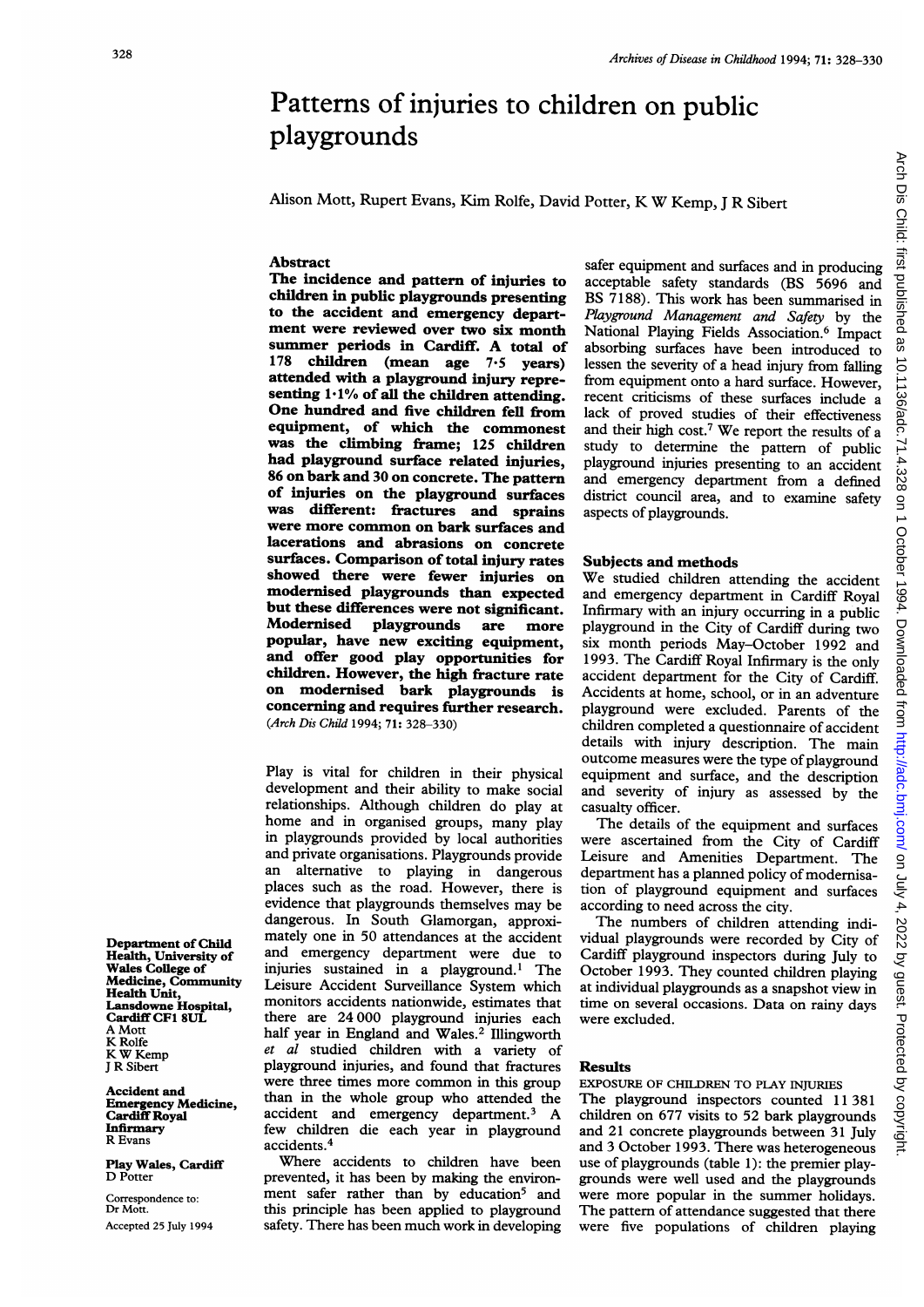Table <sup>1</sup> Mean number of children observed on the playgrounds

| Playground        | Surface     | <i><b>July/August 1993</b></i> | September/October 1993 |  |  |
|-------------------|-------------|--------------------------------|------------------------|--|--|
| Roath Park (P1)   | Bark        | 86                             | 36.9                   |  |  |
| P <sub>2</sub>    | Bark        | $17-6$                         | 8.4                    |  |  |
| P3                | Bark        | $18-2$                         | $11-2$                 |  |  |
| <b>P4</b>         | <b>Bark</b> | 29.2                           | $17 - 1$               |  |  |
| P <sub>5</sub>    | Bark        | 13                             | 11                     |  |  |
| Bark $(n=47)$     | Bark        | $6.4$ /playground              | $4.1$ /playground      |  |  |
| P6                | Concrete    | 16.45                          |                        |  |  |
| P7                | Concrete    | 14.95                          | 12.95                  |  |  |
| Concrete $(n=19)$ | Concrete    | $3.5$ /playground              | $3.3$ /playground      |  |  |

on: (i) one very popular modernised bark premier playground (Roath Park, P1), (ii) four modernised bark popular playgrounds (P2-5), (iii) two unmodernised concrete popular playgrounds (P6 and P7), (iv) 47 less popular bark playgrounds, and (v) 19 less popular concrete playgrounds.

We estimated the average number of children per observational session seen playing on mainly bark surfaces for August to be  $464.8$ and  $275 \cdot 1$  for September/October. Thus the average number of children per observational session on bark for the period of the exposure study was 740. The corresponding figure for concrete was 187. These values take account of the larger number of bark play areas to concrete, the larger number of children who play on bark, and the differences observed between separate playgrounds as well as the different rates of play during school holiday and term time. If these figures typify the overall differences between bark and concrete and if the same accident rate holds for bark and concrete, we would expect to have about four times as many accidents on bark as on concrete.

The breakdown of playground equipment on different surfaces shows that 75% of the pieces of equipment (total number 520) are on the bark surfaces compared with 11% on concrete, and these items are larger and more modern.

## PLAYGROUND INJURIES

During the study period, a total of 16541 children, aged 0-14 years, attended the Cardiff Royal Infirmary after an injury. One hundred and seventy eight children were injured in public playgrounds; this represents  $1.1\%$  of the injured children and 0-3% of the total child population. Full accident details were obtained for 162 children. The mean age of the children injured in playgrounds was 7-5 years (range  $1.24-14$  years) and 86 (53%) were males.

One hundred and forty six children (90%) were injured in relation to equipment of whom 105 (65%) children fell from equipment and 28 (17%) collided with equipment. Fifty three children were injured on a climbing frame, 34 on a slide, 30 on a swing, 15 on monkey bars,

Table 2 Comparison of type of injury and surface

| Surface             | Laceration | Sprain     | Abrasion | Concussion | Fracture    | Total |
|---------------------|------------|------------|----------|------------|-------------|-------|
| Bark                | $2(8-1)$   | $14(10-4)$ | 16(20.8) | $2(4-4)$   | 52 $(42.2)$ | 86    |
| Concrete and tarmac | 9(2.8)     | 0(3.6)     | 12(7.2)  | 4(1.6)     | 5(14.7)     | 30    |

Figures in brackets are the expected numbers assuming no difference between surfaces.<br>x<sup>2</sup> on 4 degrees of freedom=41·03 giving p<0·005.

four on a fireman's pole, and others 10. One hundred and twenty five children had surface related injuries: 86 on modernised bark playgrounds, 30 on concrete/tarmac playgrounds, seven on grass, one on rubber, one on sandy hoggin.

#### RELATING INJURIES TO EXPOSURE

Allowing for the difference in exposure, there appear to be fewer injuries on modernised playgrounds than we would expect. Using the estimated fourfold difference, as there were 30 accidents on concrete, we would expect the number on bark to be about 120. The number observed was 86. However, on the assumptions described in the appendix, namely that the number of accidents observed follow a Poisson distribution, we find that the difference between 120 and 86 is not statistically significant. There is accordingly a strong indication that there is not a difference in the total accident rate for the two surfaces.

#### PATTERN OF INJURIES

Injuries included 64 (39.5%) fractures, 38 abrasions/bruises, 34 lacerations, seven concussion, and 19 sprains. The overall fracture rate for injuries in the same period was 13.2%. Twenty eight (17.4%) children required hospital admission compared with the overall admission rate of  $5.2\%$  for all children's injuries over the same period. Of the children who were admitted, 26 (93%) had <sup>a</sup> fracture and only one child had a minor head injury and was admitted at parent's request.

There was a significant different pattern of injury on bark and concrete/tarmac surfaces  $(p<0.005;$  table 2).

• Fractures and sprains were more frequent on modernised bark playgrounds than on concrete. Fractures accounted for 60% of the injuries on bark playgrounds and only 17% on concrete. Of the 52 fractures occurring on bark, 48 were of the upper limb and four the lower limb. The majority of children fell from climbing apparatus (26) or monkey bars (11).

\* Lacerations and abrasions occurred less frequently on modernised playgrounds with a 21% occurrence compared with 70%.

• Although there were only a few cases of concussion, there were fewer on the bark surfaces.

## **Discussion**

This study has shown that playground injuries account for only a small proportion of injuries to children. However, children injured on public playgrounds have a high hospital admission rate and fracture rate compared with other types of injury. We believe these injuries are best looked upon as being sustained on modernised playgrounds with bark surfaces compared with concrete playgrounds with simple unmodernised equipment as modernisation, in Cardiff, includes updating of equipment as well as surface.